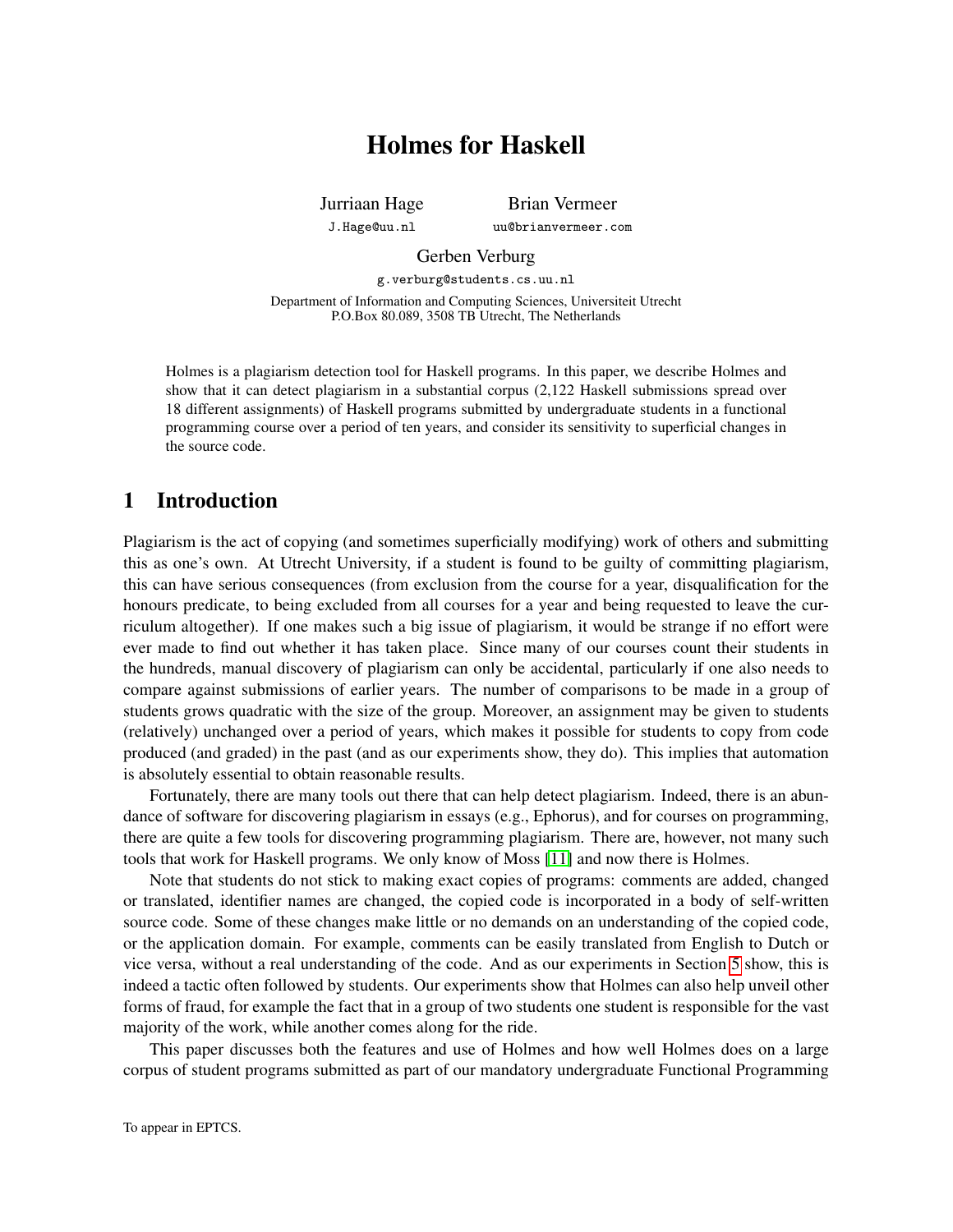course. The corpus contains in excess of two thousand submitted programs, from a total of 18 different assignments and were collected over a period of more than ten years. With Holmes we found 66 clear cut cases of plagiarism, and 12 cases that were less clear cut. The second half of our empirical validation is to consider how robust Holmes is against various kinds of program refactorings., by means of a sensitivity analysis. In particular, we consider what happens to the scores provided by Holmes when changes are made that require little or no understanding of the program, e.g., changing the names of identifiers, translating the comments, and reordering function definitions.

As do most such tools, Holmes detects plagiarism by means of heuristics that score either pairs of modules or pairs of submissions with some number, typically between 0 and 100. Due to their approximative nature, heuristics suffer from both false positives (flagged as plagiarism, but the similarity is due to other reasons) and false negatives (not flagged, but when examined by a teacher considered to be plagiarism). Clearly, both false positives and negatives should be avoided as much as possible. In most cases tools simply generate a long list of pairs, knowing that most of these are not plagiarism at all. What every tool aims to optimise is that submissions that show a high degree of similarity (note that not all similarities need be explained by acts of plagiarism) end up at the top of the list: the pairs will then be subjected to manual inspection by the assessor, until the assessor has found a certain number of false positives (if we can call them that). The quality of a plagiarism tool is then the likelihood that after dismissing *k* (typically *k* is between 3 and 5) false positives, all the potentially suspect cases have already been considered.

Paradoxically, the greatest advantage of a tool like Holmes, is to make sure there is no plagiarism at all. Dealing with plagiarism may involve contacting the students and the exam committee, which is tedious and unproductive. If students believe that you can detect plagiarism well and easily, this will deter them from plagiarising. Everyday experience with Marble (a plagiarism detection tool for Java and C# [\[6\]](#page-14-1)) shows that there are always a few who think they might get lucky, but at least they will be able to inform others that it actually works.

For obvious reasons— students should not be able to verify that their refactored copied code escapes detection —, Holmes itself will only be available from the first author to lecturers of functional programming. Directions for compilation and use are included.

The paper is structured as follows. In Section [2](#page-1-0) we discuss the features of Holmes at a high-level, and Section [3](#page-4-0) considers the heuristics it employs in more detail. Empirical data can be found in Sections [4](#page-7-0) and [5.](#page-8-0) Related work is discussed in Section [6](#page-12-0) and we conclude in [7.](#page-13-0)

# <span id="page-1-0"></span>2 The features of Holmes

In this section we consider some of the features of Holmes in detail: the facility for detemplating, module versus submission level comparison, ignoring unreachable code and historical comparisons. We conclude with explaining how Holmes is used, and implicitly how we employed Holmes during the experiments discussed later.

Holmes supports various ways of *detemplating*. In some cases, the assignment of students is to complete a given partial solution. By annotating parts of such a solution, we can prevent these parts from dominating the comparison, thereby drowning out the essential differences between the submissions. In the presence of much template code, all assignments will become alike. Since the assignments we consider in our comparison do not have templates, we do not discuss this feature in more detail, but see [\[12\]](#page-14-2). A distinct advantage of Moss is that it can automatically disregard code found in more than *k* submissions (for any  $k$ ). In other words, they get detemplating for free.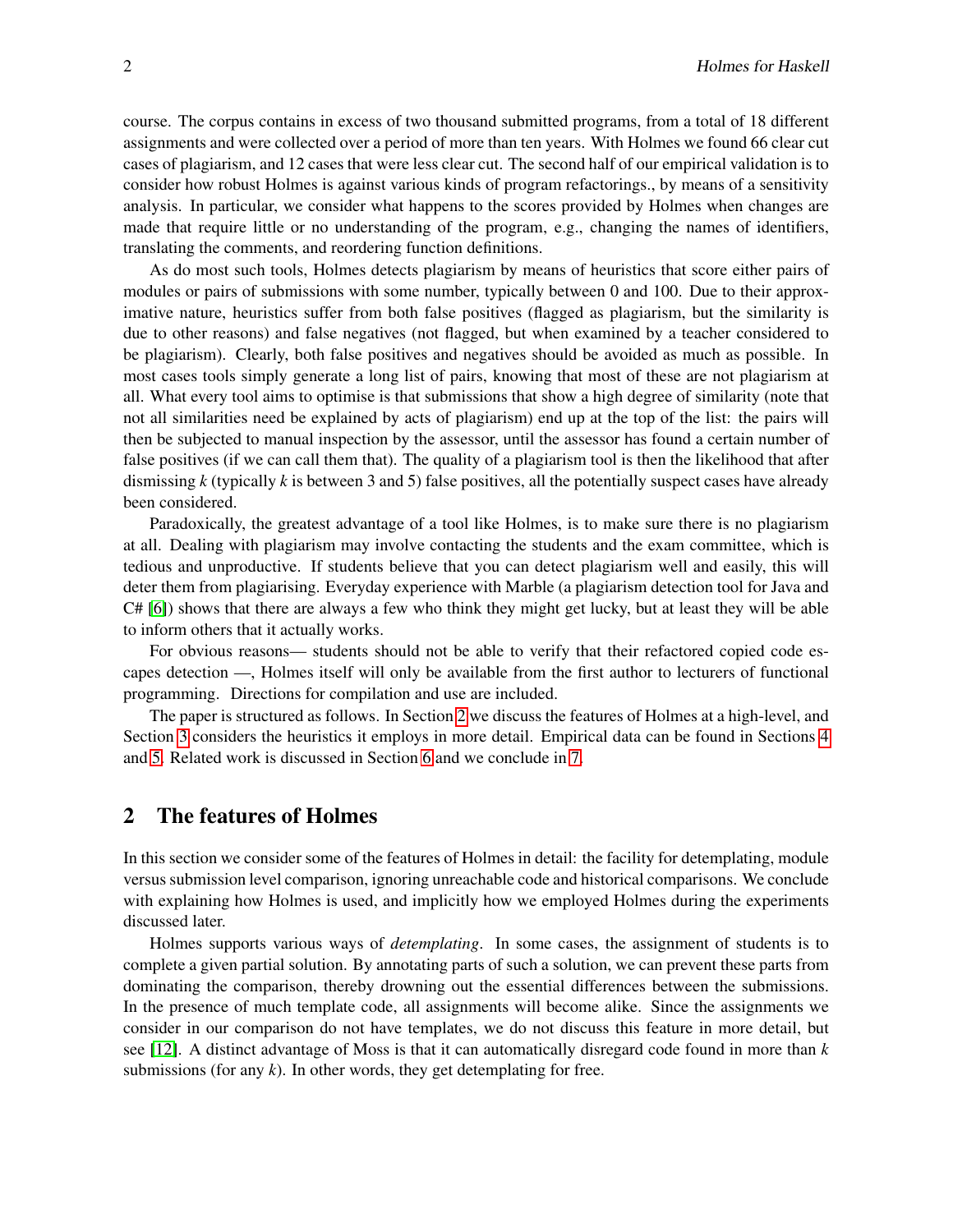In contrast to Moss, Holmes performs a simple form of reachability analysis. Consider for example,

```
useful = ...spurious = ....
cleverlyHidden = ···
main =
  let
    f = (spurious,useful)
    g = cleverlyHidden
     h = useful
  in const h g
```
If *main* is known to be the entry point to the program, then it can be easily verified by a simple work list algorithm that the function *f* is never used to compute the value of *main*. Assuming there is no other reference to *spurious* anywhere, *spurious* is dead code, which leads to Holmes ignoring the code of *spurious* in the comparison (although it will keep the local definition of *f*). We want to ignore *spurious* in the comparison, because a student can otherwise easily hide relatively small chunks of similar code among a large mass of seemingly innocuous but also unnecessary code.

Since our analysis is pretty simple (essentially we compute the transitive closure of the call-relation between top level definitions), spurious code can still be added. For example, *g* refers to the function *cleverlyHidden* (and transitively anything it might call), the result of which is then dismissed by *const*. Holmes cannot detect these cases. Implementing a more precise form of dead code analysis remains future work, if we can convince ourselves of the added value of such an analysis. It should be noted, however, that the plagiarist has been forced to make use of *cleverlyHidden* in the body of the let explicit. Hopefully the assessor will find during grading that the call to *g* can actually never happen, and will wonder why that may be.

To gain anything from our reachability analysis, we provide a facility to the assessor to choose a restricted set of entry points to the program. Reachability is then considered from these entry points only. It is advisable that the assessor restricts the entry point for the assignment to one single entry point (say *main*) in one particular module (say *Main*).

In Holmes, information about entry points is currently provided in a configuration file, and can take one of three full qualified forms: Main.main says that the function *main* of module *Main* is an entry point, Main.  $*$  specifies that all top-level functions in the module Main are entry points; and  $*$  main specifies that all functions called main are entry points, wherever they may be defined.

Based on this information, a preprocessor removes all code that

- is part of the template (typically, because it may be expected that the template code is identical across students), or
- is not reachable from one of the entry points.

The output is a collection of stripped source files, for which a number of characteristics can now be computed (by a program called holmes-prepare, as described in Section [3.](#page-4-0) The results can then be compared among submissions and among modules by a second application holmes-compare.

#### 2.1 How to use Holmes

Holmes comes as a Cabal package that constructs both holmes-prepare and holmes-compare, and a script to clean up after use. Holmes depends on the presence of Ghc, and two Cabal packages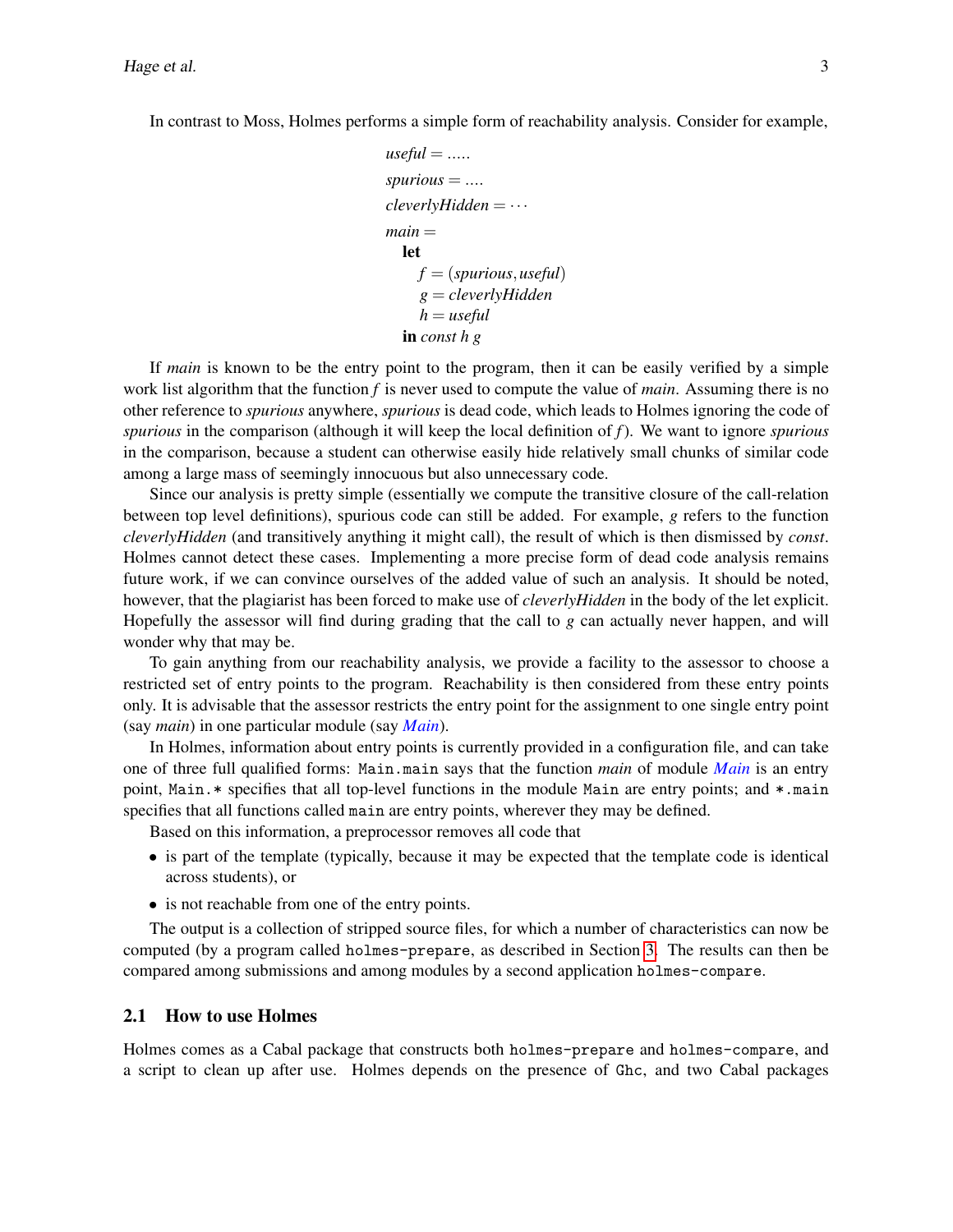```
fingerprints; (sorted) tokens; indegree1; indegree2; indegree3; sub VS sub;
015; 067; 076; 048; 079; 2007/xx-yy VS 2007/zz1;
019; 067; 052; 034; 069; 2007/xx-yy VS 2001-hugs/zz2;
026; 064; 068; 068; 079; 2007/xx-yy VS 2004/zz3;
```
<span id="page-3-0"></span>Figure 1: A snippet from by-submission output

```
haskell-src-exts, and Diff.
```
Our experiences with Java show that many cases of plagiarism involve assignments handed in previous incarnations of the assignment. Therefore, a plagiarism detection tool must be able to compare efficiently to batches of assignments from previous years, i.e., preferably without comparing these older assignments to each other all over again (Moss does not seem to have this facility).

We achieve this by demanding that assignments, at top level, are structured as follows:

```
fp-fql/
  2001-hugs/
    zz2/
      Main.hs
      sub/Screen.hs
    zz5/
       ...
  2007/
    holmes-conf
    xx-yy/
       ...
       ...
    ...
```
Here, fp-fql refers to a particular assignment, 2001-hugs and 2007 to two different incarnations of the assignment, and zz2, xx-yy denote separate submissions by students. A submission consists of all the .hs contained therein, e.g., Main.hs and Screen.hs for zz2.

We may assume that the previous incarnations have been considered at an earlier time, so only the submissions from the latest incarnation, 2007, need to be prepared, and holmes-compare will compare the submissions from 2007 amongst themselves and to those of earlier incarnations:

```
holmes-prepare 2007/
```
and then run

```
holmes-compare 2007/
```
Note the presence of a file called holmes-conf in fp-fql/2007. This is necessary to provide Holmes with information on the entry points to the assignments. The call to holmes-compare is from fp-fql, because then Holmes can prevent comparing a new submission against itself.

Holmes outputs two files: fileoutput.csv and submissionoutput.csv, which are similarly structured. Figure [1](#page-3-0) contains an anonymized piece of an example of the latter. The columns provide names for the five measured values (between 000 and 100, with 100 indicating very high similarity), followed by the paths to the two compared submissions. We discuss the heuristics in Section [3.](#page-4-0)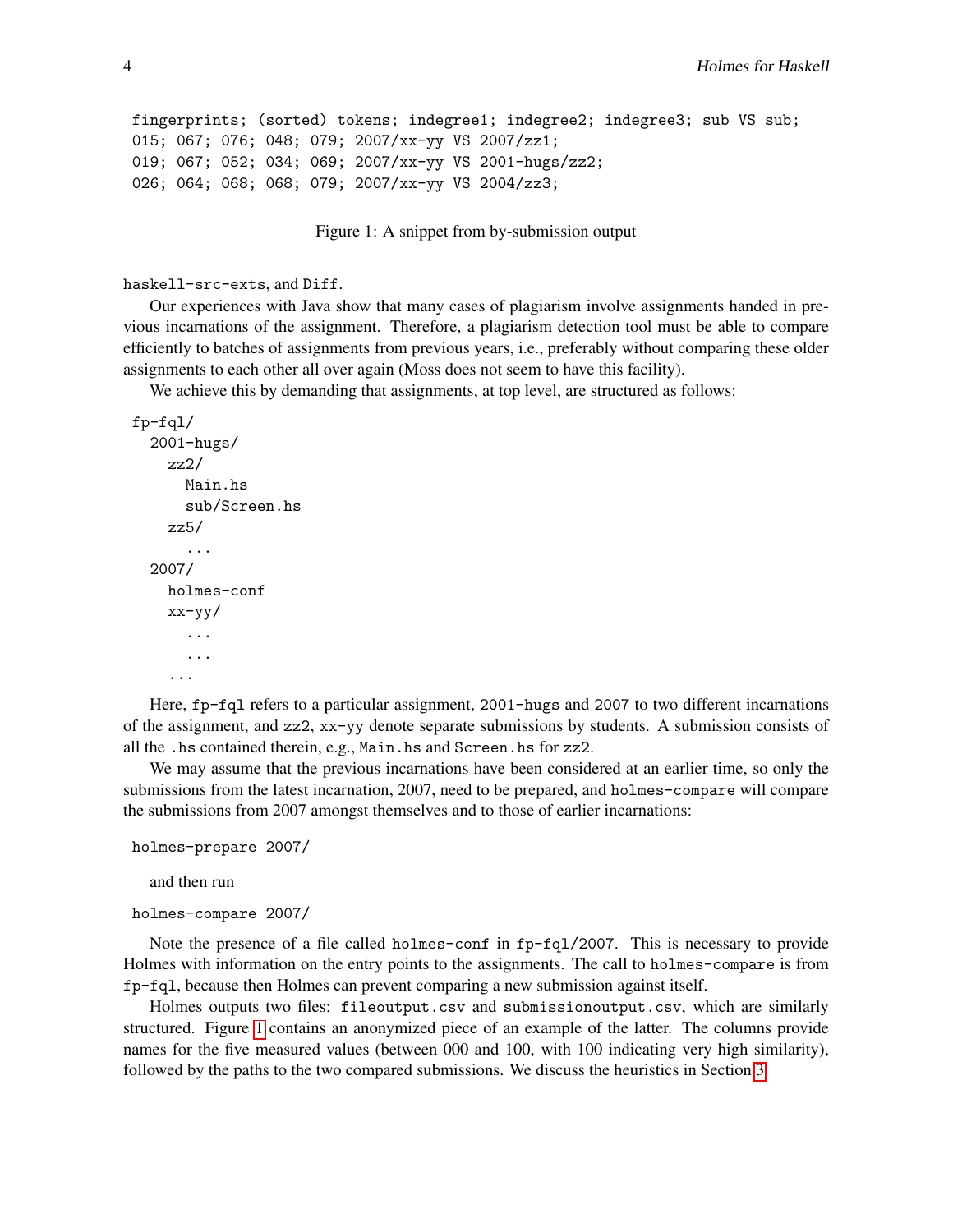| Name | Description             |
|------|-------------------------|
| tks  | token stream comparison |
| in 1 | in-degree algorithm 1   |
| in2  | in-degree algorithm 2   |
| in3  | in-degree algorithm 3   |
| fps  | Moss style fingerprints |

<span id="page-4-1"></span>Figure 2: The five implemented heuristics

The output can be easily imported into Microsoft Excel, using the semicolons as delimiters. By considering a descending sort of, say, the fingerprints column, the cases of high similarity for that heuristic can be easily found.

To get the most of Holmes, it will help to follow a few simple rules when constructing an assignment. We discuss these next. Most plagiarism detection tools, including Holmes, focus on structural comparisons. A human being is much better at spotting striking ad-hoc similarities. For example, both programs use the same weird background colour, contain the same weird mistake, contain the same misspellings of a word in the comments, or mention the same student name responsible for its construction. Since the assessor must in the end explain why he/she thinks plagiarism was commmitted, it is important that the assignment provides a certain amount of freedom to the students to come up with a particular solution. For example, if all you ask for is to implement *quicksort*, then most solutions will be very similar, and there is no way you can convince anyone that plagiarism has been committed. However, if the assignment also asks students to dress up the *quicksort* program by adding some form of underspecified user interface, then the fact that that part of the solution also shows striking similarities between two assignments provides a much more convincing proof that plagiarism has been committed.

If assignments are reused over the years, it is important to keep the previous submissions around. Students sometimes put their solutions on the web, and others can find, copy and change these to suit their needs. The majority of cases of plagiarism found with Marble [\[6\]](#page-14-1), for example, is with assignments of previous years, and Section [5](#page-8-0) shows that these cases should not discounted here either. As the number of submissions grows and grows, you will find that accidental similarities start to end up with progressively higher scores. This is a sign that the assignment needs to be replaced by a new one. Phrasing the assignment in a way that allows the student some freedom while programming, will serve to avoid such signs for longer.

Finally, to make the most of the reachability analysis, phrase your assignments in a way that the submissions have a single point of entry. If you happen to provide the students with a template, make sure to annotate it before you hand it out.

# <span id="page-4-0"></span>3 Heuristics

In a first study, reported upon in [\[12\]](#page-14-2), we considered a large number of heuristics, divided into three categories: literal comparisons, structural comparisons and semantic comparisons. Of these, the literal comparisons between comments, strings and the like have been discontinued altogether: they are costly to compute, and they contribute little on top of the other heuristics. Of the structural comparisons we retain only the token stream heuristic and from the semantic ones we have retained three related heuristics. The heuristics, and the abbreviations we shall employ in this paper are listed in Figure [2.](#page-4-1)

The *token stream comparison* is the same as the heuristic employed by Marble [\[6\]](#page-14-1): a module or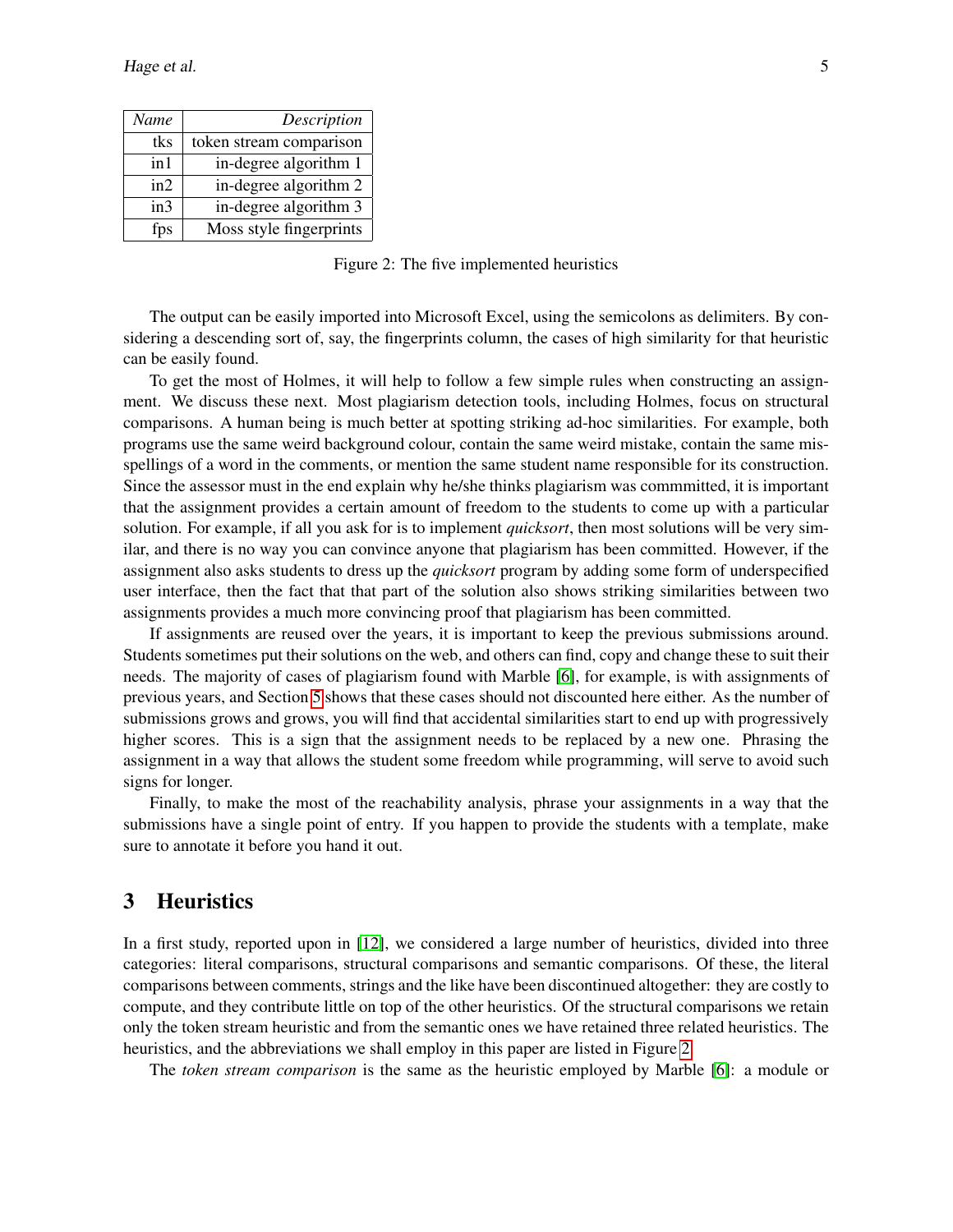program is interpreted as a sequence of tokens (or, more precisely, of the types of tokens). We tokenize the source code to make sure that easily transformable details that do not change the meaning of the program are removed. We do want to keep certain special symbols like the double colons, arrows, curly brackets, and parentheses. Whitespace and comments are simply removed. The literal integers, characters, floating points and strings are replaced by the characters I, C, F and S, respectively. Operators are replaced by O and most identifier names will be represented by the character X. The identifiers on an exception list of widely used identifiers like Int, String, Bool, Maybe, Either, Show, Eq will be retained. Currently this list contains types (with their constructors) and classes defined in the Prelude, but it is easy to alter this set of identifiers. Some well known functions, like *return*, are currently treated as any other identifier. If we find that we have too many false positives, we may be able to counter this with adding well-known identifiers to the list.

To illustrate the replacement process, the following program

module *Token* where

 $f y = 3$  $main$  :: *Int*  $\rightarrow$  *IO* () *main*  $x =$ **do**  $putStrLn(f(x+x))$ *return* ()

will be mangled into X  $X = I X X = do X (X (X O X)) X ()$  (actually, every space is a line break).

This process turns a Haskell source file into a sequence of tokens separated by newlines. These token lists will be stored in two ways: "sorted" and "unsorted". Function definition order is irrelevant in Haskell which implies that the order can be changed without affecting semantics. To counter the reordering of definitions by students to escape detection, we want to normalize this order by heuristically sorting the definitions. Because this process is heuristic, we also retain the unsorted version, just in case the sorting process inadvertently screws things up (this has been known to happen in selected cases with Marble). For the sorted output of a module, the ordering of functions is based on three aspects, in descending order of importance:

- i. the arity of the definition (zero for constants)
- ii. the number of tokens (essentially the size of the function)
- iii. and the lexicographical ordering applied to the list of tokens that make up the function.

If two functions are the same for all three, then they are so similar that their relative ordering is not likely to be important.

Implementation of the normalizing tokenisation is straightforwardly based on modifying the pretty printer: instead of printing the contents of a token, it will print a symbol that uniquely represent for the type of token (like I for integer tokens). The sorted and unsorted forms are stored in separate files, and we construct one additional file for the submission as a whole. Since there is no natural ordering among modules, we construct only a sorted version for the submission as whole.

We now turn to the comparison of two token streams. It is important to realize that the comparison takes place both at the level of modules, and at the level of the complete program. Because top-level definitions can be easily moved from one module to another, we also need to compare programs at the submission level. Because in some assignments the complexity may reside in a particular single module, and we want to catch those cases as well, Holmes also supports module to module comparison.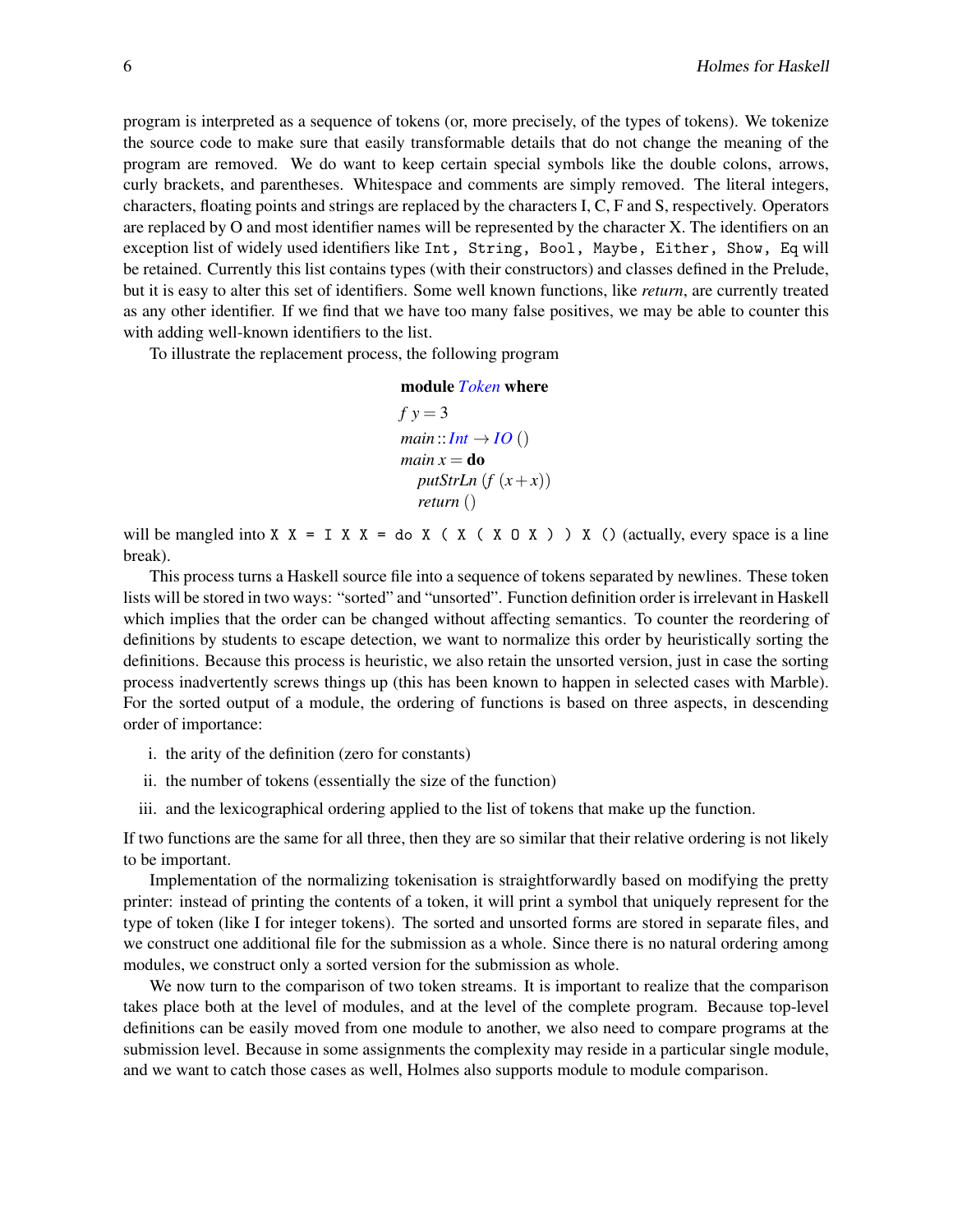The similarity of two streams of tokens is computed based on the Levenshstein distance [\[8\]](#page-14-3) between them<sup>[1](#page-6-0)</sup>, as follows:

$$
total length = (length sequenced) + (length sequence2)
$$
  

$$
tokendiff = levenshteinDistance sequenced sequence2
$$
  

$$
similarity = 100 * (total length - tokendiff) / total length
$$

The similarity score will be 0 if the two stream are very different, and 100 if they are identical. In our implementation we employ the Haskell Diff library [\[2\]](#page-13-1).

When we started Holmes, we expected that the structural comparison on token streams would not be sufficient to detect plagiarism well enough. Therefore, we looked at a number of comparisons that are closer to the computational structure of the submission: the call graph.

Since we need the call graph of the complete submission in order to compute which top-level identifiers are reachable from the provided entry points, it is easy to generate a variety of submission metrics from the call graph. Since a call graph does not really make sense at the level of a module, we only compute its characteristics for the submission as a whole.

A simple program is given below. In its call graph, there will be three vertices for the top level identifiers,  $f$ ,  $g$  and  $(+)$ , and edges from  $f$  to  $g$  and from  $g$  to  $(+)$ .

```
f :: String
f = \text{let}local = g "foo"
     in
        local "bar"
g :: String → String → String
g \, str1 \, str2 = str1 + str2
```
Note that the function *local* is not included in the call-graph, because it is a local function; we have decided to omit these for now for various reasons: keeping these make the call graph *much* larger and the comparisons thereby very time consuming. Also, the local structure of a computation is easier to change than the top-level structure. Note however that the dependencies between top-level functions can be through local definitions. In other words, local definitions are not ignored during the reachability analysis.

Computing the similarity between call graphs is hard. Indeed, deciding that two graphs are isomorphic is a computationally hard problem (it has not been proven to be intractable, but the general consensus is that it is [\[3\]](#page-14-4)), and approximate isomorphisms (analogous to approximate string matching) are not likely to be any easier. Therefore we decided instead to compute characteristics of graphs that can be more easily compared, and thereby approximate similarity of graphs.

The call-graph based heuristics that we have continued to use in Holmes is based on the in-degree signature of a graph *G*. The reason is that that particular piece of information is rather stable for the *trc* refactoring. This refactoring is generally hard to counter, because it induces large number of small changes throughout the program. However, it only slightly affects the in-degrees of the vertices in the call-graph. To be precise, there will be edges from many functions to the *trace* function, but that is all.

The in-degree signature is obtained from a graph by computing for each vertex  $v \in G$  the number of incoming edges, and to arrange these numbers in a sorted sequence: for the call graph of the small program above, we obtain  $[0,1,1]$  for  $f, g$  and  $(+)$  respectively. Holmes includes three different algorithms

<span id="page-6-0"></span> $<sup>1</sup>$ The Levenshtein distance between two strings is the minimum number of edit operations needed to transform one string</sup> into the other, where an edit operation is an insertion, deletion, or substitution of a single character.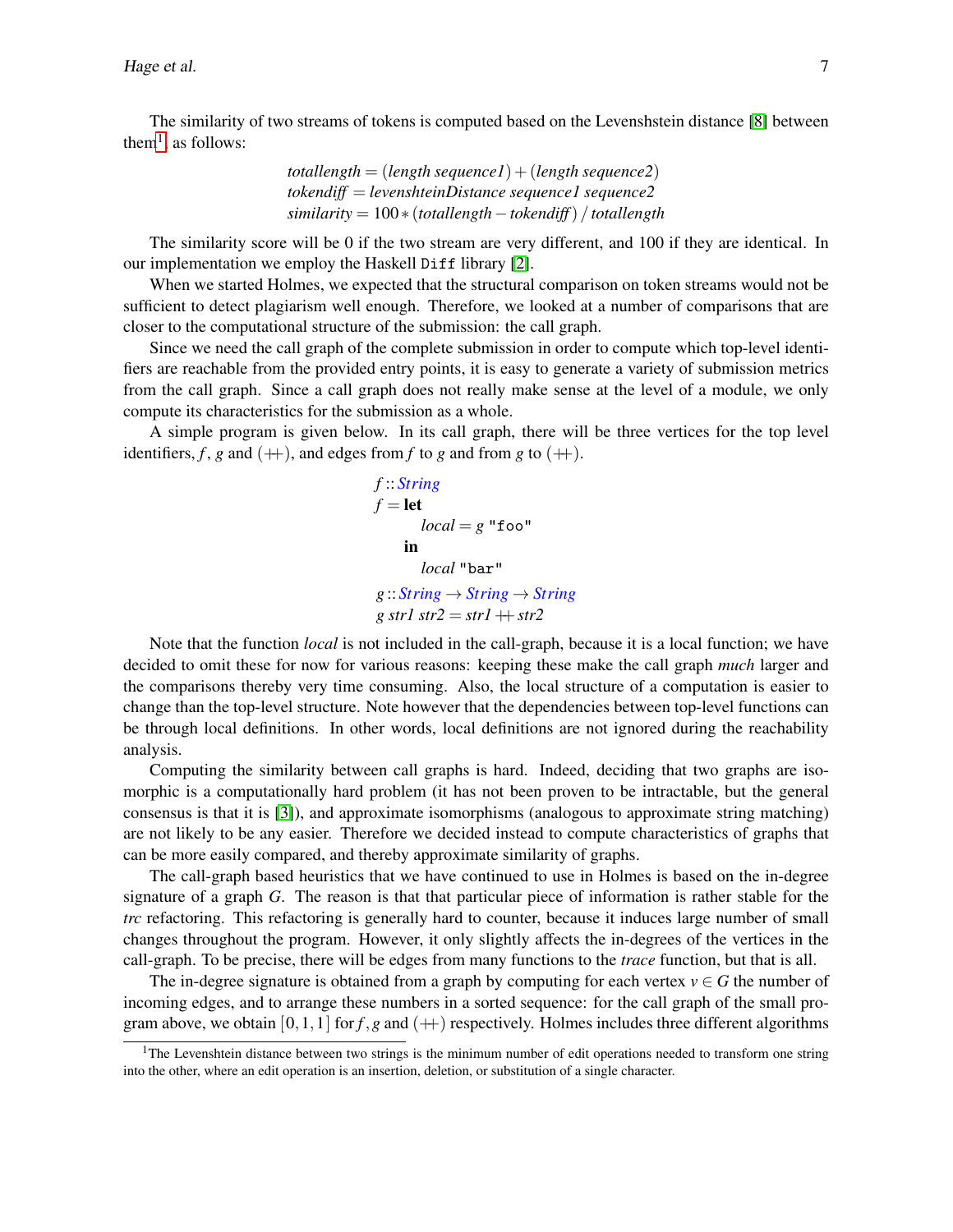for comparing two signatures, in1, in2 and in3. The first of these is exactly the Levenshtein distance described above for token streams but then generalized to lists of numbers. This algorithm does not take into account the magnitude of the difference in numbers. Thus,  $[1,2,3]$ ,  $[1,2,6]$  and  $[1,2,88]$  are all equally different. The second algorithm, in2, again uses the Levenhstein distance, but on a slightly transformed degree list: the lists consist not of the degrees themselves, but the position the degrees have in the list, in the frequency of the degree. For example:  $\begin{bmatrix} 1,2,3 \end{bmatrix}$  will be transformed to  $\begin{bmatrix} 0,1,1,2,2,2 \end{bmatrix}$ , e.g., the number 3 occurs at position 2, so the position 2 will be duplicated three times. As a result, when we compare  $[1,2,3]$  and  $[1,2,6]$ , the Levenshstein distance is computed between  $[0,1,1,2,2,2]$ and  $[0,1,1,2,2,2,2,2,2]$ . The outcome by the second algorithm is 3 instead of 1 by the first algorithm.

The third algorithm uses again a different way of measuring the difference, one that focuses on the degree to which the call graphs overlap in an approximate sense. When comparing  $[1,2,4]$  and  $[1,2,6]$ , the sequences correspond exactly on two-thirds of the list, and between the vertices where they have different degree the size of the difference is two edges. So, for  $\frac{2}{3}$  they correspond and for  $\frac{1}{3}$  they are different by  $\frac{2}{3}$ . The similarity score for the two  $100 * (\frac{2}{3} + \frac{2}{3})$  $rac{2}{3} * \frac{1}{3}$  $\frac{1}{3}$ ) = 88.888. This can be straightforwardly generalized to vertex lists of different sizes.

*Fingerprints* are computed by the winnowing technique implemented in Moss [\[11\]](#page-14-0). The process is driven by two parameters, the k-gram size and the window size. On advice from Alexander Aiken, we have set the k-gram size for Haskell to 25, and the window size to 5.

In [\[12\]](#page-14-2), the interested reader can find the results of applying a much larger collection of heuristics to small set of real programs. Based on the outcome of that study, and the outcome of a sensitivity analysis also reported upon, we selected the heuristics we have just discussed. The heuristics that did not make it to second version of Holmes are the literal comparisons for strings and comments (they can be useful, but are also very time consuming to compare), the structural comparison that considers the list of arities of functions in a particular module, and many metrics related to call graphs, such as the diameter of the call graph, the total degree and out degree signatures of the call graph.

#### <span id="page-7-0"></span>4 Sensitivity analysis

Sensitivity analysis proceeds by taking a single submission, refactoring that submission in many different ways and then comparing the original program to the refactorings. Scores in Holmes are always between 0 and 100, where 100 means "highly similar" and 0 means "completely different". For some heuristics we expect that they are insensitive to certain refactorings, so we can immediately verify with a sensitivity analysis that they behave as expected. For example, in the token-stream based heuristics we remove all information in literal strings and comments, so we expect it to be insensitive to translation of comments.

In an earlier study of plagiarism detection tools for Java, we found that many tools quickly degrade in precision when refactorings are combined [\[6\]](#page-14-1). Therefore, we consider also various combinations of refactorings.

In our study we took a single submission of the Functional Query Language Assignment (fp-fql), course year 2007, and subjected it to the refactorings listed Figure [3,](#page-9-0) each refactoring yielding a modified version of the submission. The combined refactorings, abbreviated following the top table of Figure [4,](#page-9-1) were nc rw, nc rw tc, nc rw tc cp, nc rw tc cp trc, nc rw tc cp trc un, and nc rw tc cp trc un rl. Here, for example, nc rw tc combines name changes, local rewrites and translation of comments.

All of these versions are compared to the original submission. In the comparison we also include a randomly chosen program *bogus*. The scores obtained for bogus should be very low, since it has no relation with the assignment. The results are given in Figure [4;](#page-9-1) the column headings are taken from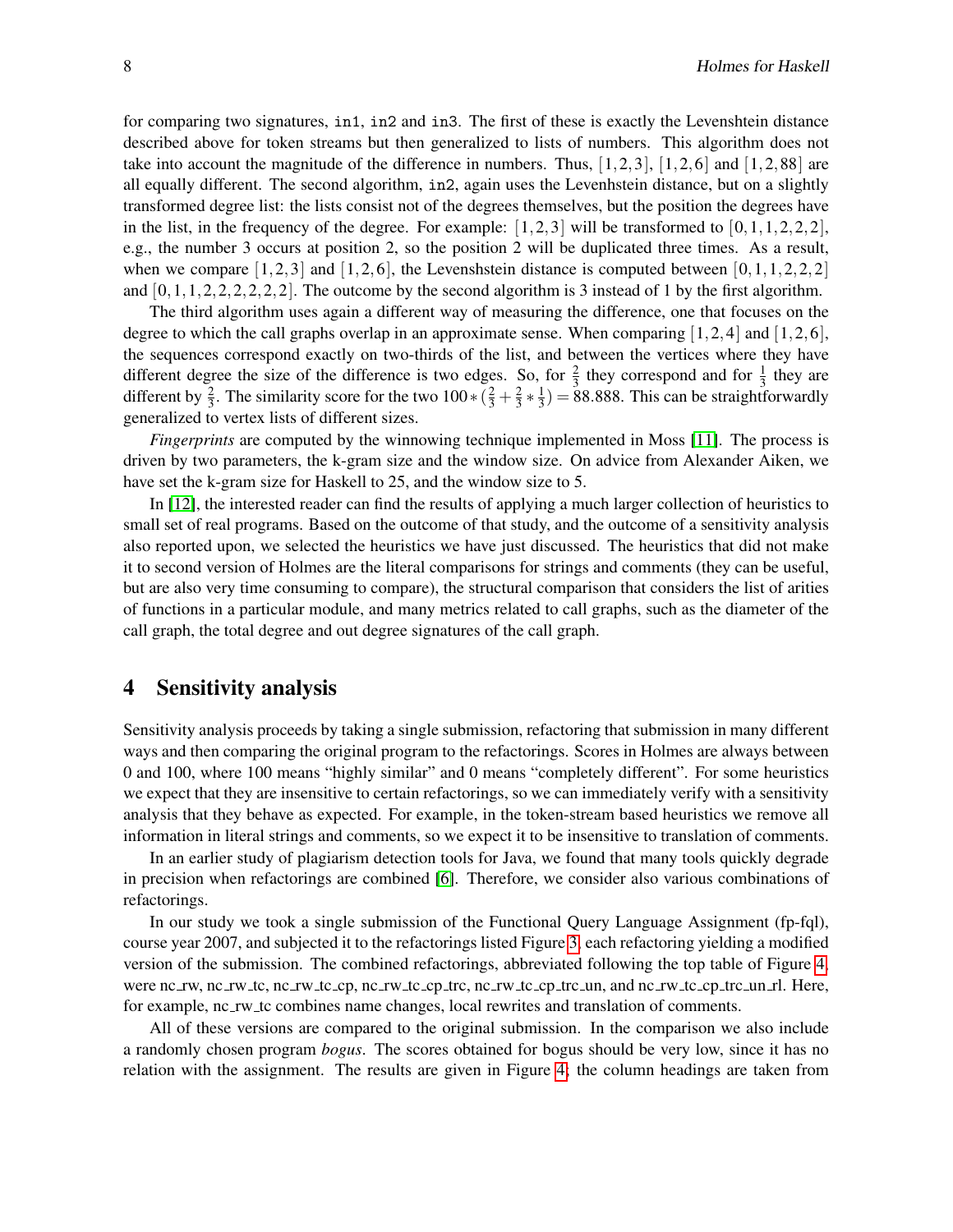Figure [2.](#page-4-1) The data is obtained from the thesis of the third author [\[12\]](#page-14-2) by keeping only the colums of the heuristics that still remain in Holmes.

Inspection of these results show that the heuristics behave as expected. For every version, there are at least a few heuristics on which the comparison to the original scores substantially higher than for *bogus*. Furthermore, most heuristics are completely insensitive to identifier name changes, translating comments and relocating functions definitions, although fingerprinting does not do so well on translating identifier names. The reason for the former is that fingerprinting does not abstract away identifier names: it has no knowledge of the language to know what may be abstracted away and what not.

The other refactorings (tr, un and cp) are more successful at lowering the scores. Most of them change the semantics, although in for us essentially unimportant ways. For the addition of trace statements throughout the program, there are still quite a few heuristics that score well. In this case, the fingerprinting technique works less well. This is most likely due to the fact that there are many changes spread over the program. Also the scores for the token stream comparison suffer a bit. The in-degree comparisons do quite well here. This is not so surprising, because only the in-degree of one single function, *trace*, is changed. In fact, this heuristic was developed precisely with this situation in mind. It is in such a refactoring that the call graph can play a role of importance. Interestingly, during the sensitivity analysis the call graph heuristics actually do quite well, and provide stable scores even when refactoring are combined. The compacting refactoring where a top-level definition is turned into a local one, is most easily recognized by fingerprinting. When considering the combined refactorings, it shows that degradation particurly for the token stream comparison is not too bad, and some of the degree signature comparisons score really well.

The reader may be interested to know how these numbers compare with the numbers found during the plagiarism check of the incarnation from which our subject program was chosen (in this check the program was compared to a total of 420 submissions, including many from previous incarnations). We have checked the high scoring submission pairs, of which one at least should come from 2007. Among these we could find some similarity, but typically due to the fact that neither submitter had done a lot, and the submissions were therefore very small. For token stream comparisons, the highest score was 81, and the first that showed substantial differences scored 78. There are quite a few pairs scoring between 78 and 68. This means that the final three refactored entries, (nc rw tc cp trc, nc rw tc cp trc un, nc rw tc cp trc un rl) do not make it near to the top in the final ranking (but fortunately, they do involve quite a bit of work). For the fingerprints, the outcomes are somewhat better. In that case, the highest scores are 50, 50 and 47, all for small submissions, while the first cases that show substantial differences, the scores start at 41 and 39. This implies that the strongly refactored cases end up quite near to the top, with the exception of the final refactoring, nc rw tc cp trc un rl. The latter ends up in a series of five other pairs scoring 36, and may therefore well go undetected. We note that the assignment we consider here leaves little room of freedom on the part of the programmer, which ensures that separately developed assignments may also end up close together. We conjecture that by providing students with more freedom to fill in certain details, the accidental scores will be lower, and the scores computed by Holmes for plagiarised cases will increase. We therefore consider this to be a "worst case scenario", and find the results encouraging.

## <span id="page-8-0"></span>5 Validation on real submissions

We have performed a sizable study on a corpus of 2122 submissions, submitted since 2001 as part of the mandatory undergraduate functional programming course at Utrecht University. Characteristics of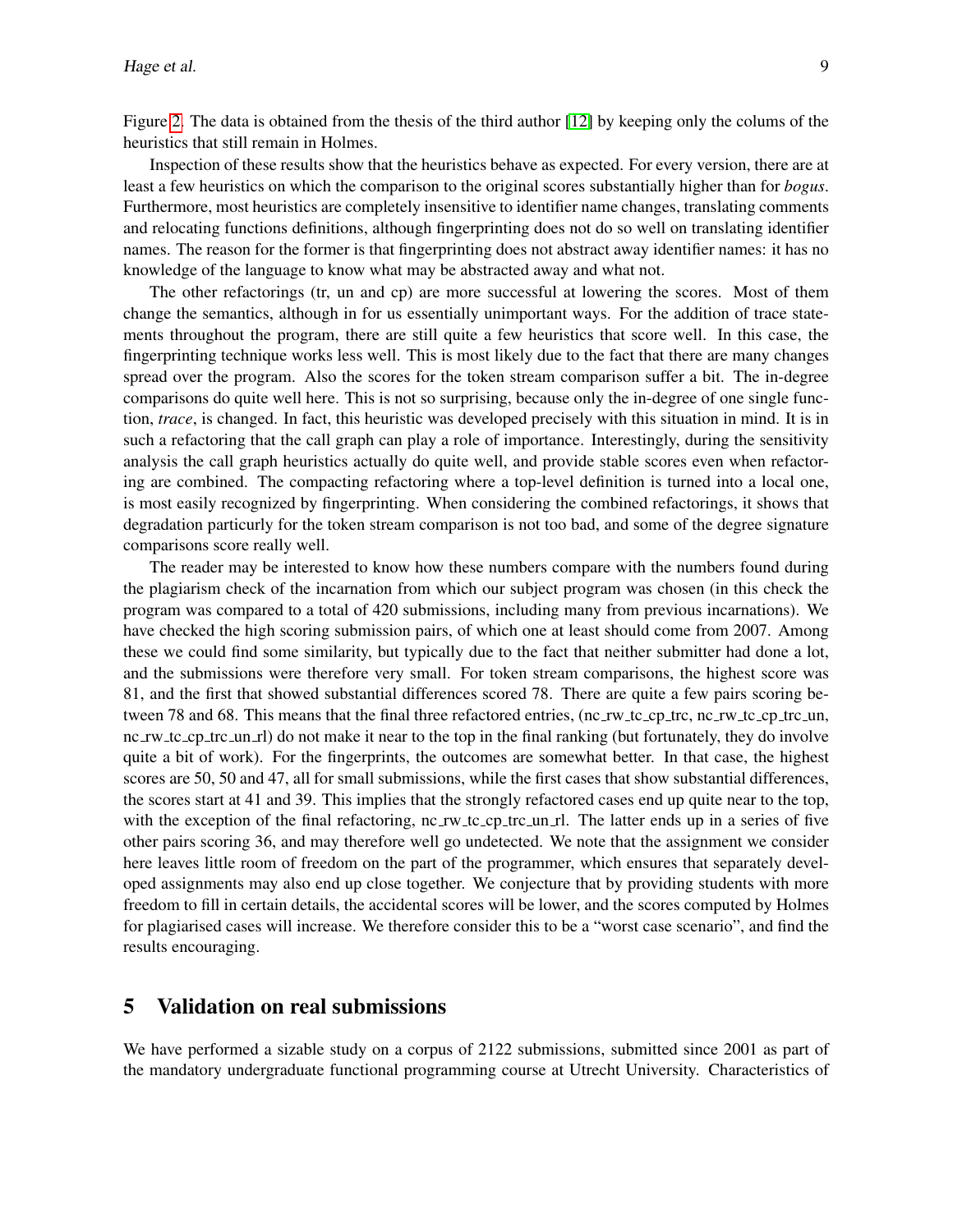| Name | Description                                     |
|------|-------------------------------------------------|
| nc   | changed identifier names                        |
| tc   | translated comments from Dutch to English       |
| rl   | changed the order of the function declarations  |
| rw   | simple transformations like where to $let - in$ |
| trc  | declared a trace function similar to the Debug  |
|      | module and let all functions call trace         |
| cp   | move single used functions to local scope       |
| un   | declared a unit test function that calls all    |
|      | functions declared in the module                |

<span id="page-9-0"></span>Figure 3: The applied refactorings

| Original VS           | tks | in1 | in2 | in3 | fps |
|-----------------------|-----|-----|-----|-----|-----|
| nc                    | 100 | 100 | 100 | 100 | 68  |
| bogus                 | 3   | 12  | 4   | 12  | 0   |
| trc                   | 85  | 92  | 46  | 92  | 68  |
| tc                    | 100 | 100 | 100 | 100 | 100 |
| rl                    | 100 | 100 | 100 | 100 | 91  |
| rw                    | 87  | 85  | 86  | 94  | 78  |
| compact               | 86  | 94  | 58  | 94  | 99  |
| unit                  | 91  | 61  | 60  | 80  | 86  |
| $nc$ _ $rw$           | 87  | 85  | 86  | 94  | 53  |
| nc_rw_tc              | 87  | 85  | 86  | 94  | 53  |
| $nc_{\text{TW}\_t}$   | 77  | 83  | 62  | 89  | 53  |
| nc_rw_tc_cp_trc       | 74  | 84  | 67  | 92  | 42  |
| nc_rw_tc_cp_trc_un    | 68  | 58  | 58  | 81  | 37  |
| nc_rw_tc_cp_trc_un_rl | 68  | 58  | 58  | 81  | 36  |

<span id="page-9-1"></span>Figure 4: The sensitivity data

the data set are as follows: the total number of submissisions is 2122 spread over 36 incarnations based on 18 different assignments. Assignments are used up to seven times. Approximately 1042 students were involved<sup>[2](#page-9-2)</sup>. Our empirical study included a total number of  $230.688$  submission to submission comparisons.

## Process

In the study we only perform a by-submission comparison. Since the assignments were given out before Holmes existed, there are no template indications in the source files that we could exploit. Similarly, we could not assume more restrictive starting points than  $*.*$ . Note that refining starting points and exploiting templates are likely to *increase* the precision of the results.

In all, there were 2150 submissions, but a number of these were not acceptable to Holmes, resulting

<span id="page-9-2"></span><sup>&</sup>lt;sup>2</sup>This number is approximate, because at some point the identifier for students was changed from account name to student number; this happened recently, so the effect is quite small.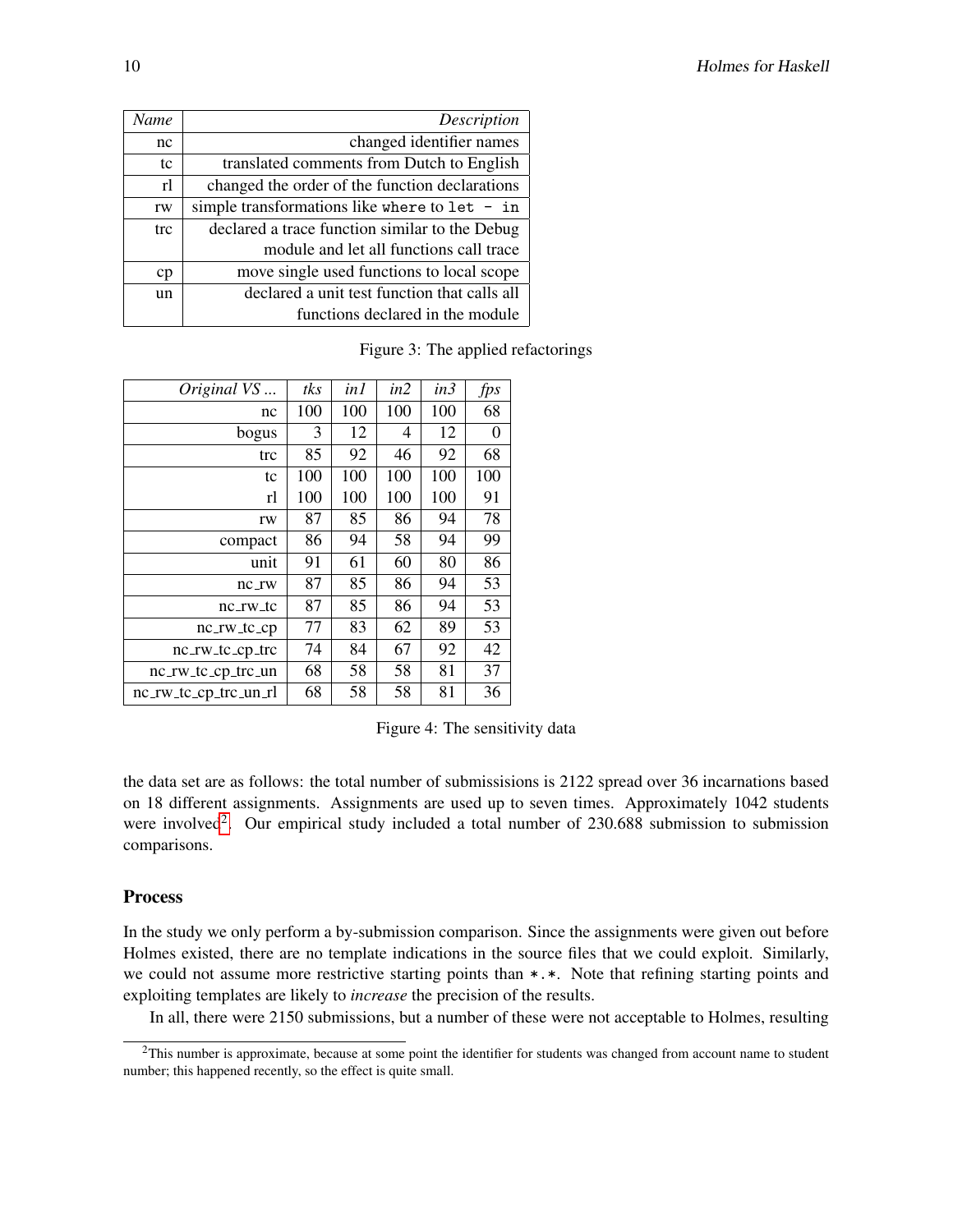| Assignment              | #times         | #submissions | Assignment             | #times | #submissions |
|-------------------------|----------------|--------------|------------------------|--------|--------------|
| fp-afschrift            |                | 65           | fp-afschriftgui-ghc    |        | 62           |
| fp-agenda               |                | 78           | fp-beeldverwerking-ghc |        | 59           |
| fp-creditcardvalidation |                | 93           | fp-fpcal               |        | 68           |
| $fp-fql$                | 6              | 420          | fp-getallen            |        | 95           |
| fp-html                 |                | 68           | fp-kalender            |        |              |
| fp-mastermind           | っ<br>∠         | 156          | fp-propositielogica    |        | 380          |
| fp-river                |                | 70           | fp-rocks               |        | 70           |
| fp-soccer               | ◠              | 52           | fp-spreadsheet         |        |              |
| fp-turtlegraphics       | $\overline{4}$ | 163          | fp-wiki                |        | 74           |
| fp-wisselkoers          |                | 163          | fp-wxcal               |        | 52           |

Figure 5: Summary of corpus data

in 2122 making it to the comparison. Of these 2122 there were in fact quite a few programs that did not work immediately. This was often due to file encodings that were wrong, or small syntactic mistakes in the sources. We did verify in these cases that ghc agreed with the diagnosis. There is one large category of problematic programs that ghc did accept: haskell-src-exts does not read imported modules, but sometimes it should because they contain relevant information to disambiguate infix expressions. In those cases, we copied the infix declarations into the source files<sup>[3](#page-10-0)</sup>.

For the syntactic issues (quite a few students submit syntactically incorrect programs), we decided to fix these as long as there were few, say one or two, and the mistakes had a simple and straightforward solution. For example, a student might forget to close a nested comment. During our investigation we discovered only one class of mistakes that was due to a small bug in haskell-src-exts having to do with indentation and nested where clauses; again these were easy to  $\text{fix}^4$  $\text{fix}^4$ . Of the remaining 28 cases that we could not "fix", 15 turned out to be empty submissions, 11 had too many syntactic problems, one case lost too much code in the lhs2TeX translation, and one generated a strange message involving TemplateHaskell (which they did not use).

Fixing the programs went hand in hand with running holmes-prepare on all the assignments. When an assignment had been fully prepared, we ran holmes-compare, which would also compare it to earlier incarnations, making sure to consider the incarnations for an assignment in chronological order.

The outcomes were put in a file submissionoutput.csv, which we then imported into Microsoft Excel. We then first sorted by fingerprints score, considered the top pairs until we were satisfied that we had looked at the suspicious cases (something we decided once we had looked at at least two cases that did not seem suspicious), and then did the same for the token stream column. We did not consider the outcomes of the other three heuristics, since the numbers did not seem very indicative.

Cases of two members of a group submitting the same assignment in the same year were not considered (we could tell from the comments, whether this was the case), as are cases of students submitting a program similar to the one they submitted in an earlier incarnation (unless the later submission included a student not involved in the earlier incarnation, or the earlier submission itself was plagiarised).

<span id="page-10-0"></span> $3$ From Holmes version 1.0 onwards, this issue has been resolved, because as we found out later, haskell-src-exts can ignore fixity resolution.

<span id="page-10-1"></span><sup>4</sup>As of haskel-src-exts version 1.13.x (which Holmes employs), this issue and the issue of conditionals in a monadic do have been resolved.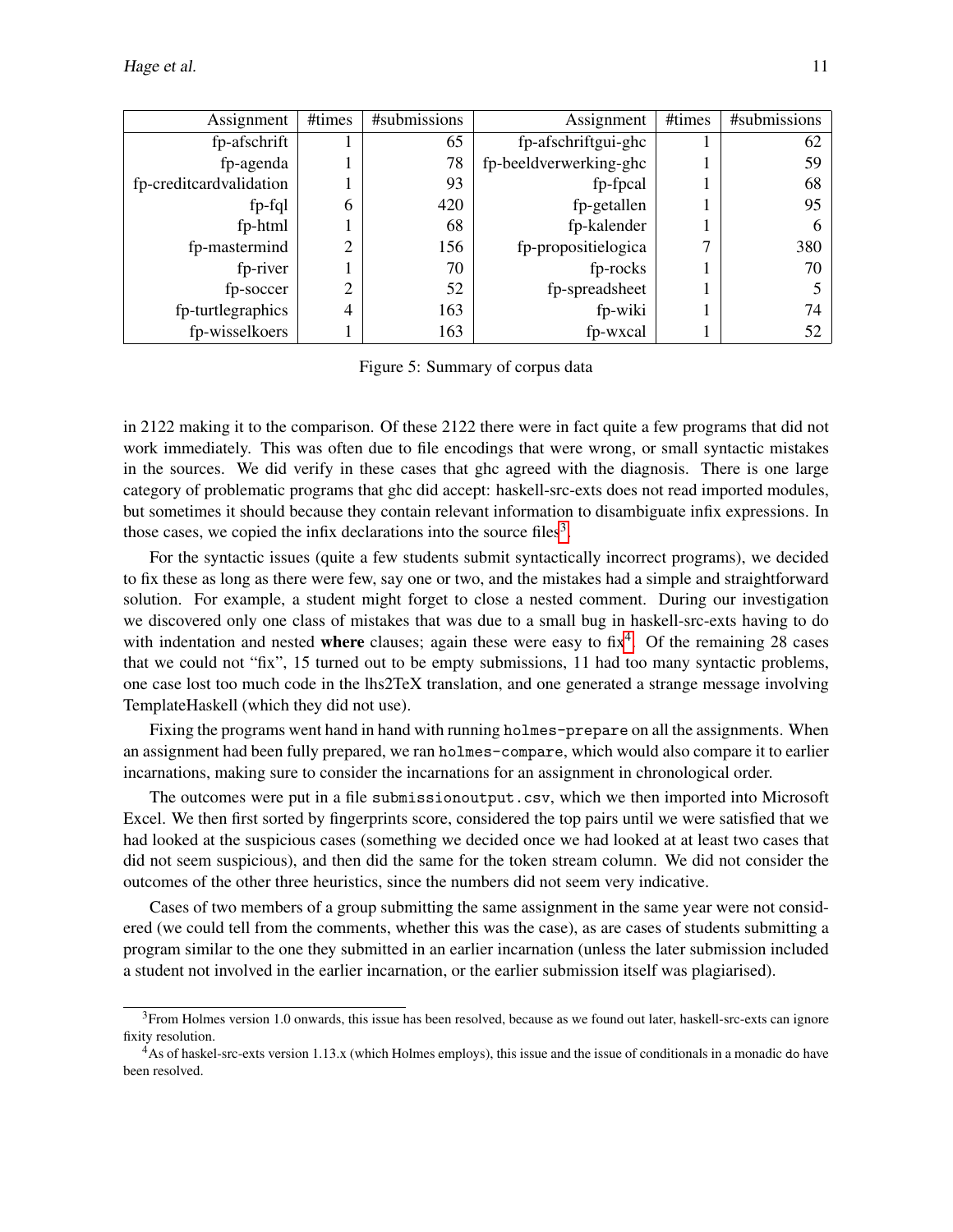#### **Outcomes**

We found a total of 63 clear cut cases of plagiarism, and eleven others that need some further investigation. We also found three clear cut cases of fraud in which a student started to collaborate with a student who had delivered a very similar program in an earlier incarnation; there is one less clear cut case of this kind. There was one really strange case in which a pair of students, say John and Paul submitted a program together, but Paul also submitted a similar but not identical program *in the same year*. Again, questions need to be asked here. There were three cases where the students admitted to working together in the submitted code (which would make it fraud, not plagiarism), and there were two additional ones that may have worked together. In total, we have identified 78 cases, which is about 3,5 percent of the total number. Of these, 27 cases involve code submitted in an earlier incarnation. The 27 cases are almost exclusively restricted to the assignments fp-propositielogica and fp-fql.

Of the cases of plagiarism only seven were identical or almost identical copies. In all other cases, the plagiarism was embedded in work of their own, or the copied code was refactored in an attempt to hide the plagiarism. The most used ways to cover up are the deletion or translation of comments, and the renaming of variables (see Appendix [A](#page-14-5) for an example). In one case, a student made an exact copy and only added unit tests. This did affect the scores, but not enough.

If we consider the students themselves, it turns out that there are a few students that show up multiple times over the years. It is hard to tell whether they are often copied from, or whether they often copied for others (or a mix thereof), since most cases date back a few years and the students are often not around anymore. However, since quite a few students were involved multiple times, the number of "convictions" would be a lot less than the  $66 - 78$  we have found, because given the heavy penalty for recidivism it very rarely happens that students try again (this is based on the first author's years of experience with Java plagiarists). In all there were between 141 and 149 students involved (imprecision due to approximation in student identity, as mentioned earlier), some of these were involved a total of seven times. Note, however, that a student who puts his assignment on the web (and there is nothing illegal about that), may be plagiarised quite a few times without his/her knowing.

What was a surprise at first to find during our experiments is that fingerprinting works really well spotting resubmissions that were quite strongly modified. In those cases the token stream comparison worked much less well. The reason is that someone changing his own work will not deliberately want to avoid detection of plagiarism and will therefore see no reason to change identifier names, or move code around a lot; they will typically be more concerned with adding new code.

#### A choice selection of cases of plagiarism

Clearly, discussing all these cases in detail is going to be long and tedious, so we make do with a small, typical selection. In Appendix [A,](#page-14-5) we have included two pieces of code that we managed to determine to be plagiarism, to illustrate that many modifications must be made in order to fool Holmes.

An interesting case was found among the submission for fp-wisselkoers, in which two students showed a substantial amount of alpha-renamed code, but the give away turned out to be a function called *ontdubbel* which only they had implemented under this name, and the code was *exactly* the same, including spacing and line-breaks. It seems the students tried to cover up by having two separate modules in one submission (which was the normal case), while the other submission had combined the two modules. In a file to file comparison this case might not have been so easy to spot, because both parts are of roughly the same size. In the same incarnation, there happened to be another such case, but overall they are quite rare. fp-wisselkoers also had a rare case of three groups submitting similar programs.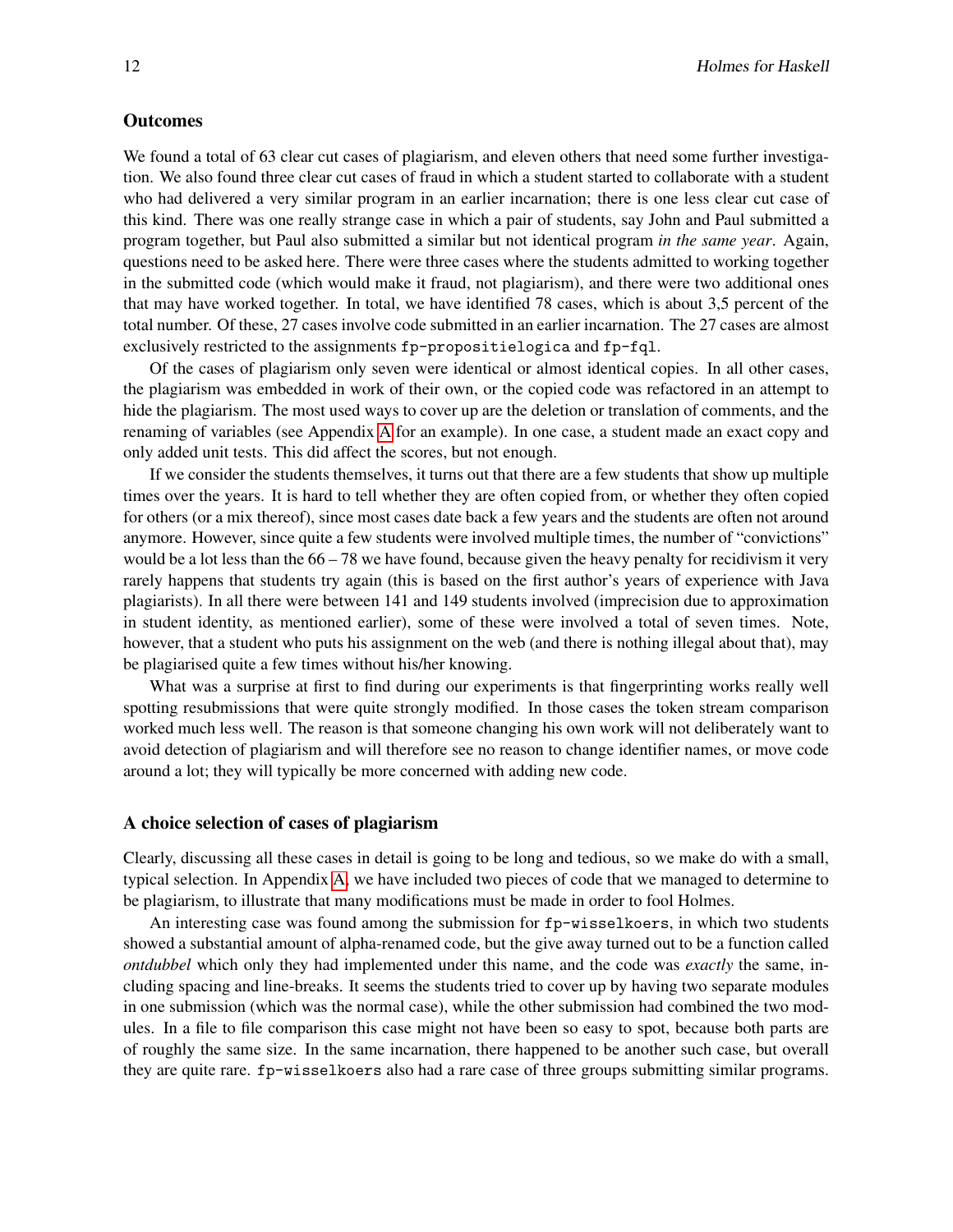Usually, when more submissions are involved this is because two groups borrowed separately from an older assignment.

In the fp-river assignment, the students had to solve a puzzle problem, and if they wanted, they could generalise the puzzle. In one case, the concrete puzzle was solved independently, but for the more complicated, generalised case, one pair use the solution of the other. This shows that a by file comparison can certainly be helpful (although we happened to find this based on the by-submission comparison).

It does not happen often, but in some cases students even retained large parts of the comments (although the submissions themselves were certainly not identical). Not removing or translating the comments is a dead give-away for the assessor, once the tool points out that there is reason to believe there is plagiarism involved. Note that the contents of comments are *not* used by our tool in the similarity check.

In a collection of submissions from cognitive artificial intelligence students, we found a batch of cases that showed large amounts of renamed/refactored, but also a typical function was retained as is. It is surprising that they spend all this time refactoring, but do keep pieces of unique, identical code around.

In one case, fp-mastermind from 2007, a pair of submitters only solved a small piece of the problem they had to solve, so little that they could not be convicted by the solutions they had. However, the give away was that the students were the only ones in their batch to have a strange way of placing their semi-colons in their **do**-statements.

In the submissions for fp-fql three submitters in 2003 were found plagiarising from programs submitted in 2002, and failing to pass the course in 2003, did the same in 2004.

Usually, when students modify the comments they translate them (from or to Dutch), remove them, or add them. When translating they tend to summarise the contents in another language. We have seen one case in fp-fql, 2001, in which the submitters translated the comments word for word.

Finally, in fp-afschrift, a student confessed to borrowing a piece code from a particular other student. And indeed, our tool found this particular pair of submitters to be quite similar. Surprisingly, however, the other code that they did not explicitly mention as being borrowed was much too similar as well. A somewhat related example comes from a recent assignment, fp-river. In this case, two students, say Sarah and Jane, admitted working together, but as it turned out there was another student Morris, who had more in common with Sarah than Sarah had with Jane.

## <span id="page-12-0"></span>6 Related work

For our work on Marble [\[5\]](#page-14-6) and a comparison between tools for plagiarism detection for Java programs, we have uncovered quite a few tools that can help detect plagiarism [\[6\]](#page-14-1). Tools include JPLag [\[10\]](#page-14-7) [Java, C, C++, Scheme, natural language], Marble [Java, C#, PHP, Perl], Moss [\[11\]](#page-14-0) [too numerous to mention], Plaggie [\[1\]](#page-13-2) [Java], Sim [\[4\]](#page-14-8) [C, Java, Pascal, Modula-2, Lisp, Miranda and natural language texts], and Yap3 [\[13\]](#page-14-9) [Pascal, C and LISP]. These tools have shown a certain amount of resilience over the years. A detailed comparison is beyond the scope of this paper, but it should be noted that these all tools, with a single exception are not able to handle Haskell at all.

The exception is Moss, developed by Alexander Aiken and others [\[11\]](#page-14-0). The technique of winnowing that they use is widely applicable. Holmes implements the fingerprinting technique of Moss. As it turns out, this was a good idea, because the winnowing technique works really well when template code and unreachable code have been removed. As explained in Section [2,](#page-1-0) Moss can perform detemplating. It, however, cannot omit dead code from the comparison and cannot perform historical comparisons as discussed in this paper. Our sensitivity analysis and other experiments [\[6\]](#page-14-1) indicate that Moss is not so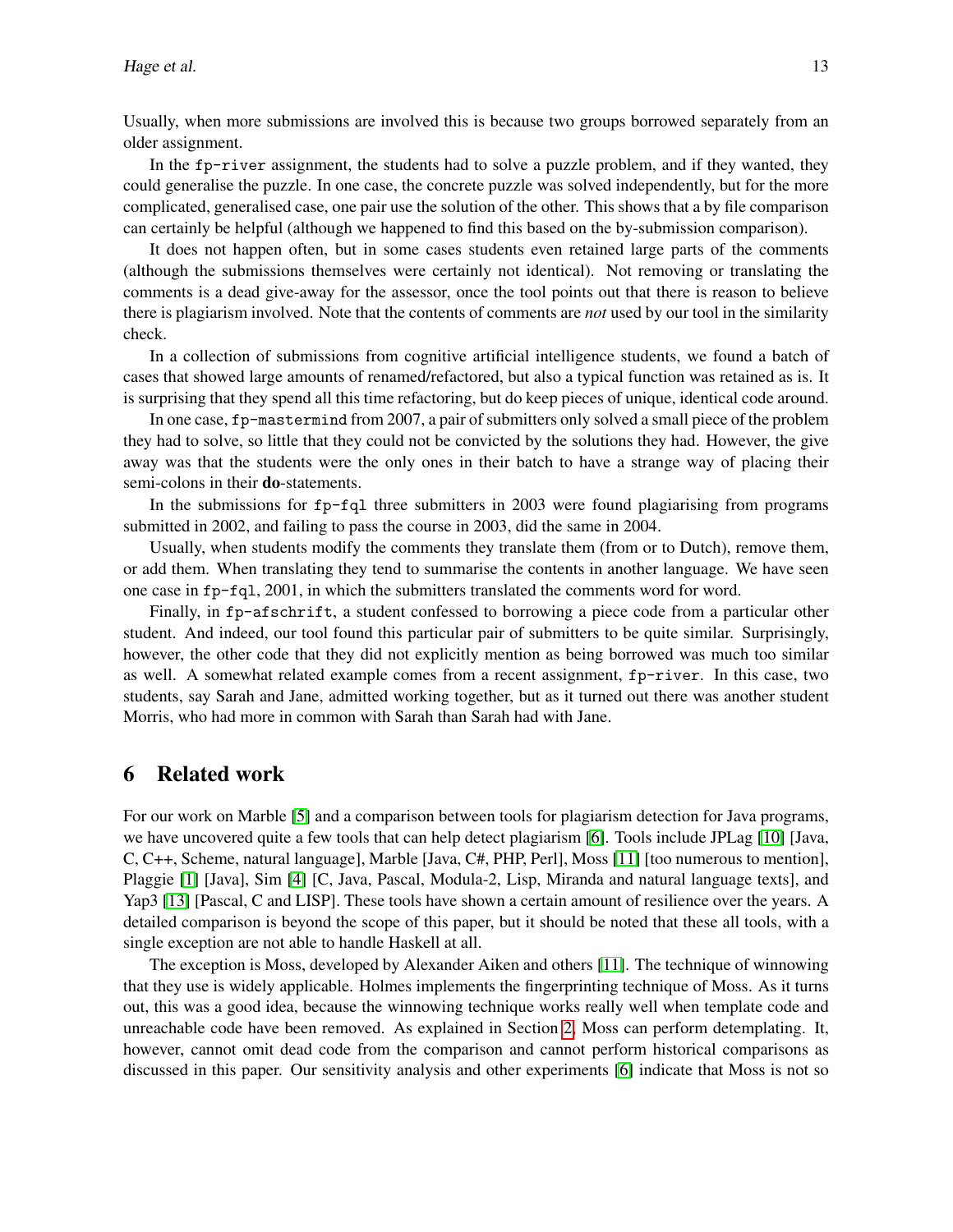well-suited when code has moved around and variables are renamed. However, preliminary experiments with our corpus of Haskell programs suggests that this is not always a problem in practice.

Moss demands that programs be sent to the Moss server for comparison, and some assessors may not feel comfortable with such a situation (or their universities may in fact forbid it). In private communication Alexander Aiken stated that submitted programs are kept for 14 days, and are then deleted. In the case of Holmes, the assessor can run the experiments locally, and is in full control.

When it comes to papers on programming plagiarism and other forms of plagiarism, it will not come as a surprise that there is quite a bit, usually published in venues that deal with education issues. Such papers can be tool based, methodological and/or empirical in nature. We have found that the tool oriented paper invariably deal with more popular languages such as Java and C, and typically aim to compete with a tool such as JPlag. In the interest of space, we shall not pursue the literature further.

Holmes was constructed in two steps: the second author implemented a large collection of heuristics for a subset of Haskell, Helium programs [\[7\]](#page-14-10) to be precise. This has been documented in a master's thesis [\[12\]](#page-14-2). Holmes was then reimplemented for full Haskell for the heuristics that we consider to contribute sufficiently much.

# <span id="page-13-0"></span>7 Conclusion and Future Work

In this paper we have described a plagiarism detection tool Holmes for Haskell. The goal of the tool is to assist in discovering plagiarism by sorting pairs of submissions or modules on observed code similarity. The assessor can then go through the most likely cases manually and decide what to do with them. After a throrough study of possible heuristics and their effectiveness we have chosen to implement a token stream based heuristic, fingerprinting and a few call graph based heuristics into a tool that is ready to be used.

We have discussed our experiences with Holmes, and have documented a large experiment on a sizable corpus of real student submissions in our first functional programming course. The results reveal a sizable number of plagiarism attempts, including cases where the students did substantial work to prevent detection and/or did additional work themselves to perfect the submission.

As future work, we mention a comparison with the results provided by the web-accessible Moss [\[11\]](#page-14-0). Moreover, we have contacted Simon Thompson to have a number of refactoring experts and novices conduct a HaRe attack on Holmes, in order to find out how easily Holmes can be fooled by using HaRe to refactor the code [\[9\]](#page-14-11).

Notwithstanding, Holmes can already be used to find the plagiarists in your Haskell classes, notwithstanding substantial manual refactoring performed by students. We invite lecturers to contact the first author and try it out.

Acknowledgements The authors thank Alexander Aiken, Jan Rochel, Stefan Holdermans, Doaitse Swierstra, Sean Leather, Atze Dijkstra, Arie Middelkoop, Marco Morazan, Johan Jeuring and Niklas Broberg for their help with this paper.

#### References

- <span id="page-13-2"></span>[1] A. Ahtiainen, S. Surakka & M. Rahikainen (2006): *Plaggie website*. http://www.cs.hut.fi/Software/Plaggie/.
- <span id="page-13-1"></span>[2] S. Clover (2008): *Haskell diff library*. <http://hackage.haskell.org/package/Diff>.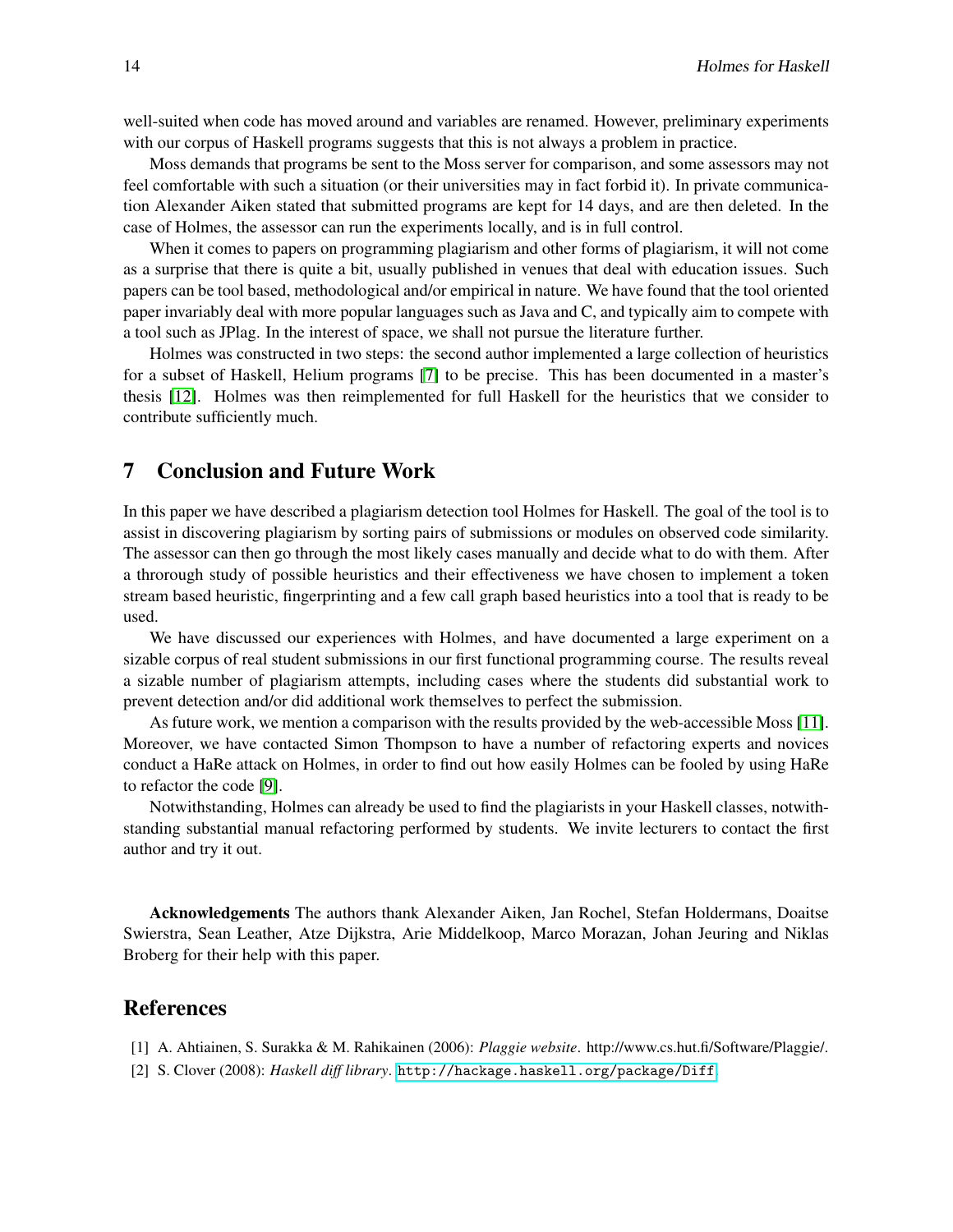- <span id="page-14-4"></span>[3] M. R. Garey & D. S. Johnson (1979): *Computers and Intractability: A Guide to the Theory of NP-Completeness*. Freeman.
- <span id="page-14-8"></span>[4] D. Grune & M. Huntjens (1989): *Het detecteren van kopieen bij informatica-practica ¨* . Informatie (in Dutch) 31(11), pp. 864 – 867. http://www.cs.vu.nl/ dick/sim.html.
- <span id="page-14-6"></span>[5] J. Hage (2006): *Programmeerplagiaatdetectie met Marble*. Technical Report UU-CS-2006-062, Department of Information and Computing Sciences, Utrecht University.
- <span id="page-14-1"></span>[6] J. Hage, P. Rademaker & N. van Vugt (2011): *Plagiarism detection for Java: a tool comparison*. In: Computer Science Educaiton Research Conference, CSERC '11, Open Universiteit, Heerlen, Open Univ., Heerlen, The Netherlands, The Netherlands, pp. 33–46. Available at [http://dl.acm.org/citation.](http://dl.acm.org/citation.cfm?id=2043594.2043597) [cfm?id=2043594.2043597](http://dl.acm.org/citation.cfm?id=2043594.2043597).
- <span id="page-14-10"></span>[7] B. Heeren, D. Leijen & A. van IJzendoorn (2003): *Helium, for learning Haskell*. In: ACM Sigplan 2003 Haskell Workshop, ACM Press, New York, pp. 62 – 71.
- <span id="page-14-3"></span>[8] V. I. Levenshtein (1966): *Binary codes capable of correcting deletions, insertions, and reversals*. Soviet Physics Doklady 10(8), pp. 707–710.
- <span id="page-14-11"></span>[9] H. Li, C. Reinke & S. Thompson (2003): *Tool Support for Refactoring Functional Programs*. In Johan Jeuring, editor: ACM SIGPLAN 2003 Haskell Workshop, ACM, pp. 27–38. Available at [http://www.cs.](http://www.cs.kent.ac.uk/pubs/2003/1677) [kent.ac.uk/pubs/2003/1677](http://www.cs.kent.ac.uk/pubs/2003/1677).
- <span id="page-14-7"></span>[10] L. Prechelt, G. Malpohl & M. Philippsen (2002): *Finding Plagiarisms among a Set of Programs with JPlag*. J. of Universal Comp. Sci. 8(11), pp. 1016 – 1038.
- <span id="page-14-0"></span>[11] S. Schleimer, D. Shawcross Wilkerson & A. Aiken (2003): *Winnowing: Local Algorithms for Document Fingerprinting.* In: Proceedings of the 2003 ACM SIGMOD International Conference on Management of Data, ACM, pp. 76 – 85.
- <span id="page-14-2"></span>[12] B. Vermeer (2010): *Holmes, Hunting for Haskell Frauds*. Unpublished manuscript, [http://www.cs.uu.](http://www.cs.uu.nl/people/jur/brianvermeer-msc.pdf) [nl/people/jur/brianvermeer-msc.pdf](http://www.cs.uu.nl/people/jur/brianvermeer-msc.pdf).
- <span id="page-14-9"></span>[13] M. J. Wise (1996): *YAP3: improved detection of similarities in computer program and other texts*. In J. Impagliazzo, E. S. Adams & K. J. Klee, editors: Proceedings of the 27th SIGCSE Technical Symposium on Computer Science Education, 1996, Philadelphia, Pennsylvania, USA, February 15-17, 1996, ACM, pp. 130–134. Available at <http://doi.acm.org/10.1145/236452.236525>.

# <span id="page-14-5"></span>A An example of plagiarised code

In [6](#page-15-0) we display two pieces of code that are considered to be very similar by our tool. Note that the students have in fact tried to cover up the plagiarism, but that some parts give them away. The functions have been reordered (the ordering can be reconstructed by the assessor by looking at the types), many identifiers have been renamed, and the Dutch comments have been rewritten. For reasons of anonymity and space some of the code has been removed. The only modification made with respect to the original code was to break the second case of *vergelijk* into two lines, because the actual line of code was too long.